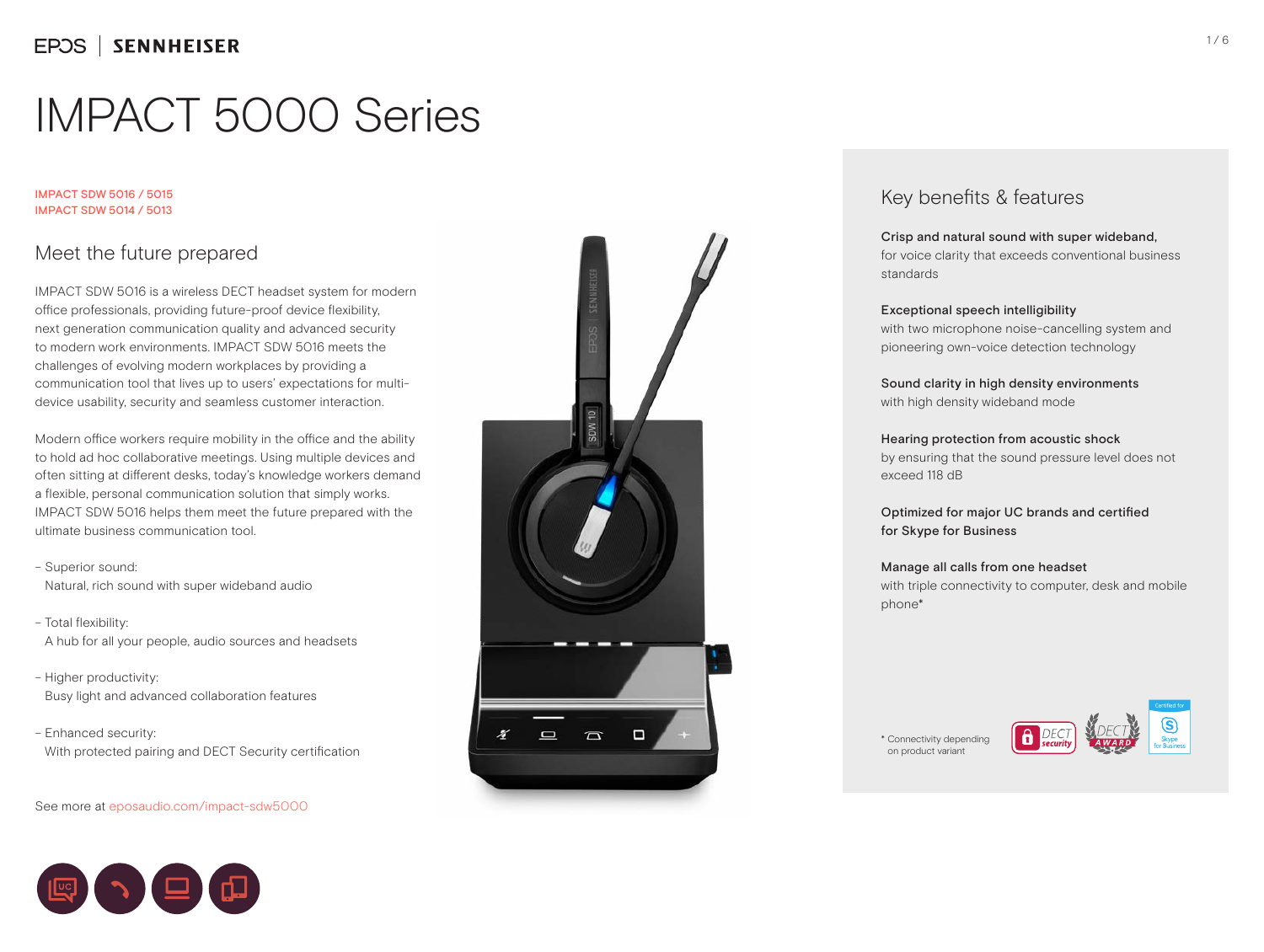## Superior sound

Successful communication is the key to an efficient business. The IMPACT SDW 5000 Series sets a new sound standard and features super wideband sound offering a voice experience beyond conventional business standards. Hear conversational nuances and experience a natural and richer sound for both communication and multimedia. Two microphone noise-cancelling system and pioneering own-voice detection technology deliver exceptional sound for improved speech intelligibility in noisy environments. A new wideband mode for communication in high density environments provides excellent sound for more users.

## Total flexibility

Answer all calls from a single device. With up to triple connectivity for softphone/PC, desk phone and mobile devices, the IMPACT SDW 5016 allows users to choose their own combination using the base station as a gateway to their preferred audio sources. It is also possible to connect a wired EPOS headset/speakerphone or a Bluetooth® headset (via the BTD 800 USB dongle) using the USB port on the base station. IMPACT SDW 5016 offers a choice of three wearing styles to cover all wearing preferences – a headband, ear hook and neckband solution for the perfect customized fit<sup>\*</sup>

## Higher productivity

IMPACT SDW 5000 Series offers an array of smart features to enable seamless communication and collaboration for improved productivity. The busy light on the headset helps users to remain undisturbed during calls and conferences, and smart headset and base station controls deliver easy call management. The cloudbased EPOS Manager puts IT managers in control of all EPOS devices and manages assets, updates and configurations from one location. The IMPACT SDW 5016 is UC optimized and certified for Skype for Business to maximize productivity.

## Enhanced security

Security is a primary concern for a company's IT manager. IMPACT SDW 5016 comes with advanced security protocols to ensure that all communication is kept confidential. The IMPACT 5000 Series is DECT Security certified\* and designed with special focus on secure pairing, the most vulnerable part of a wireless system. The authentication process uses 128-bit keys and Protected Pairing ensures that sensitive pairing data cannot be intercepted over-the-air. EPOS Manager allows the IT manager to disable Bluetooth®, call merging and conferencing mode if required.



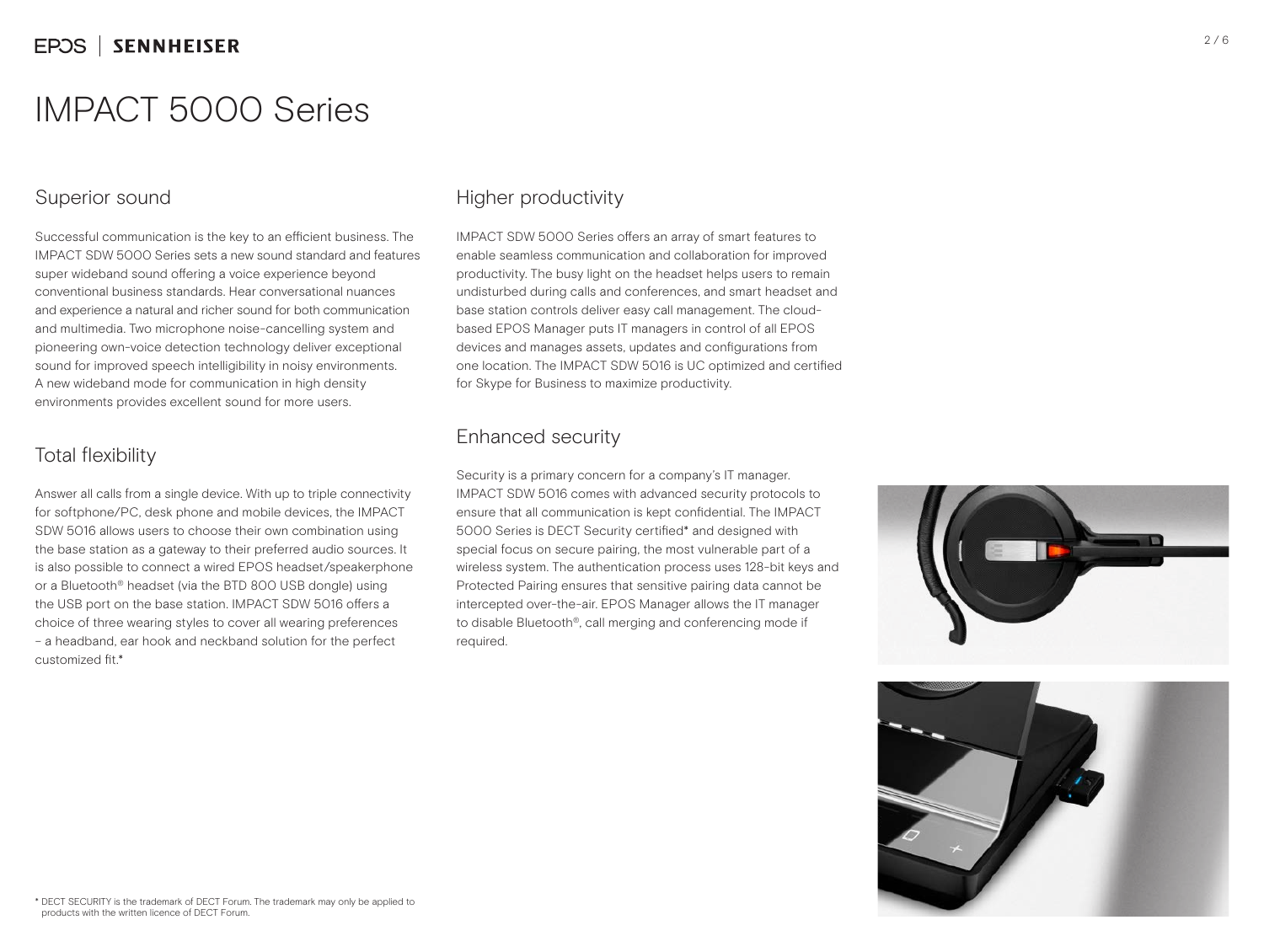## EPOS | SENNHEISER

## IMPACT 5000 Series

## Product data

| General             |                                                                                                                                                                                               |
|---------------------|-----------------------------------------------------------------------------------------------------------------------------------------------------------------------------------------------|
| Product description | <b>IMPACT SDW 5016:</b> Wireless DFCT headset with base station.<br>Triple connectivity to desk phone, PC/softphone and mobile<br>devices. UC optimized and Certified for Skype for Business. |
|                     | <b>IMPACT SDW 5015:</b> Wireless DECT headset with base<br>station. Dual connectivity to desk phone and PC/softphone.<br>UC optimized and Certified for Skype for Business.                   |
|                     | <b>IMPACT SDW 5014:</b> Wireless DFCT headset with base<br>station. Dual connectivity to softphone/PC and mobile<br>devices. UC optimized and Certified for Skype for Business.               |
|                     | <b>IMPACT SDW 5013:</b> Wireless DECT headset with base<br>station. Single connectivity to softphone/PC. UC optimized<br>and Certified for Skype for Business.                                |
| Wearing style       | Single-sided headset with three wearing styles - headband,<br>ear hook and neckband                                                                                                           |
| Weight              | 44 g / 1.55 oz. (Ear hook version)<br>58 g / 2.05 oz. (Headband version)<br>43 g / 1.52 oz. (Neckband version)                                                                                |
| Ear pad size        | ø 53 mm / 2.09 in                                                                                                                                                                             |
| Personalization     | Yes with nameplate on headset                                                                                                                                                                 |
| Warranty            | 2 years                                                                                                                                                                                       |

#### Audio

| Microphone                 | Digital MEMs microphones - two microphone<br>noise-cancelling system for exceptional speech clarity                                   |
|----------------------------|---------------------------------------------------------------------------------------------------------------------------------------|
| Microphone frequency range | 100 Hz - 11.0 kHz (Super wideband)<br>100 Hz - 7.5 kHz (Wideband)<br>150 Hz - 3.5 kHz (Narrowband)                                    |
| Speaker type               | High-quality Neodymium Magnet Speaker<br>for outstanding audio quality                                                                |
| Speaker frequency range    | 100 Hz - 11.0 kHz (Super wideband)<br>100 Hz - 7,5 kHz (Standard wideband and High density wideband)<br>150 Hz - 3.5 kHz (Narrowband) |

#### Technical

| DECT                      | 1.880 to 1.900 MHz (EU, UK, AUS)<br>1.920 to 1.930 MHz (US)                                                                      |
|---------------------------|----------------------------------------------------------------------------------------------------------------------------------|
| GAP compatible            | Yes (Headset)                                                                                                                    |
| Headset                   | Connects to base station                                                                                                         |
| Base station              | SDW 5 BS connects to desk phone, softphone<br>and up to two mobile devices simultaneously<br>(Included in SDW 5016 and SDW 5015) |
|                           | SDW 3 BS connects to softphone/PC and up<br>to two mobile devices devices simultaneously<br>(Included in SDW 5014 and SDW 5013)  |
| BTD 800 USB dongle        | For more information please see eposaudio.com/btd-800-usb<br>(Included in SDW 5016 and SDW 5014)                                 |
| USB-A port                | Supports call handling with EPOS devices<br>and smartphone charging                                                              |
| Temperature range         | Operational: +5 °C to + 45 °C / +41 °F to +113 °F<br>Storage: -20 °C to + 70 °C / -4 °F to +158 °F                               |
| Battery (lithium polymer) | Exchangeable by service                                                                                                          |
|                           |                                                                                                                                  |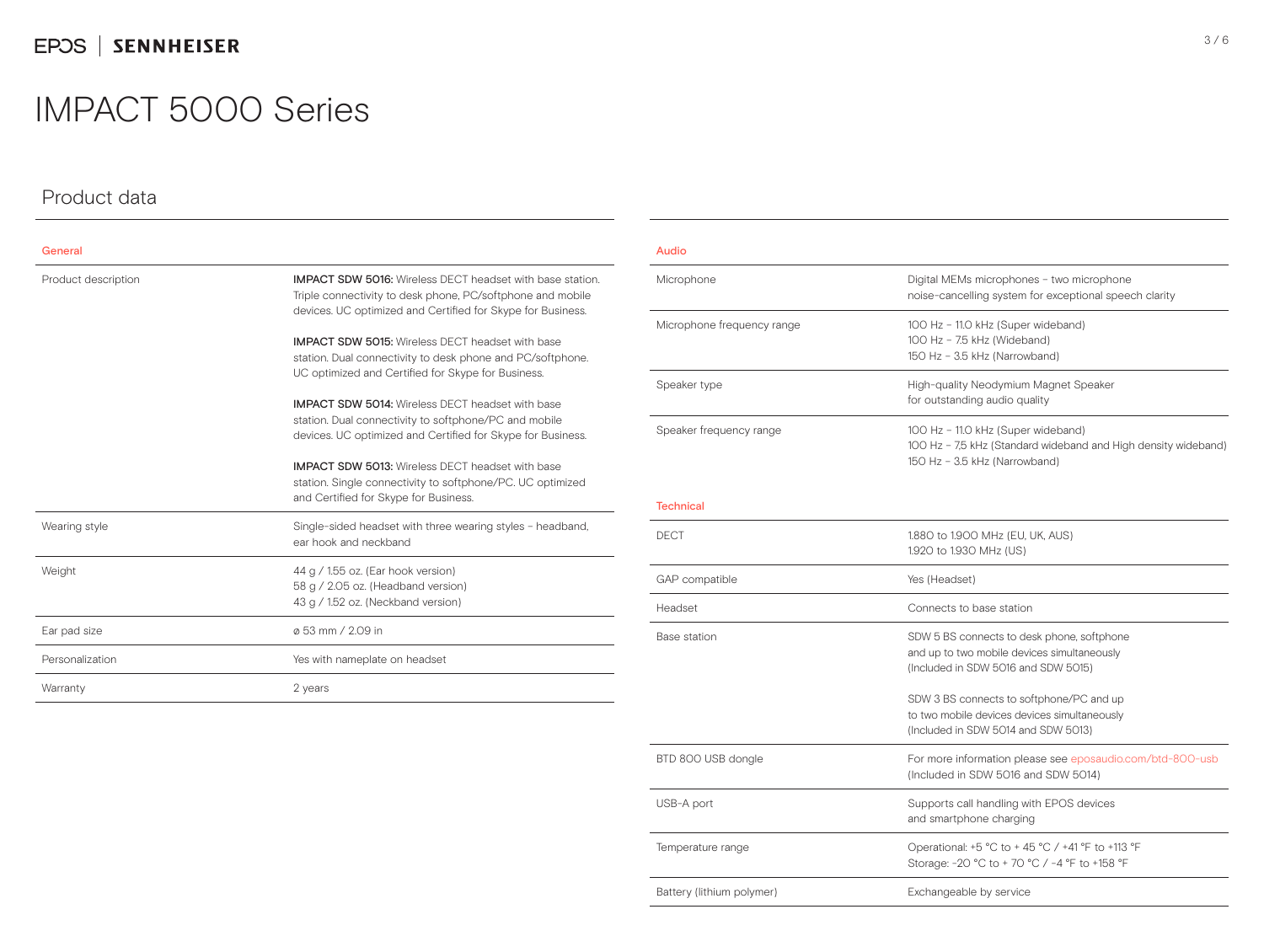## Product data

| <b>Technical</b>                  |                                                                                                                                         |
|-----------------------------------|-----------------------------------------------------------------------------------------------------------------------------------------|
| Range                             | Line of sight: 180 m / 590 ft<br>Typical office building: 55 m / 180 ft                                                                 |
| Automatic power adjustment        | Yes (distance between headset and base)                                                                                                 |
| Talk time                         | Up to 10 hours (Narrowband)<br>Up to 7 hours (Density optimized wideband)<br>Up to 8 hours (Wideband)<br>Up to 6 hours (Super wideband) |
| Standby time                      | Up to 48 hours                                                                                                                          |
| Auto sleep mode when out of range | Yes, after 12 hours                                                                                                                     |
| Charge time                       | 0-50%: 30 minutes<br>$0-100\%$ ; 1 hour                                                                                                 |

#### Hearing protection

EPOS ActiveGard® technology Protect users against acoustic injury caused by sudden sound burst on the line EU\*/AUS Limiter depending on regional variant Activation by dip switch, EPOS Connect and EPOS Manager software

#### **Security**

| Pairing intrusion protection | Protected pairing              |
|------------------------------|--------------------------------|
| Certification                | <b>DECT Security certified</b> |

#### Content of delivery

#### What's in the box SDW 5016/SDW 5015

SDW 5 BS Base station, headset, headband, wearing style adapter with pre-mounted earhook, earbud (M) and cheek spacer, ear hook stabilizer, neckband, extra earbuds (S, L), BTD 800 USB dongle (Included in SDW 5016), USB cable, power supply, audio phone cable, printed quick guides (headset and base station), printed safety guide, printed compliance sheet

#### SDW 5014/SDW 5013

SDW 3 BS Base station, headset, headband, wearing style adapter with pre-mounted earhook, earbud (M) and cheek spacer, ear hook stabilizer, neckband, extra earbuds (S, L), BTD 800 USB dongle (Included in SDW 5014), USB cable, power supply, audio phone cable, printed quick guides (headset and base station), printed safety guide, printed compliance sheet

#### Software

EPOS devices can be managed with following Software solutions:

| <b>FPOS Connect</b>    | Conduct firmware updates and configure headsets<br>for personal audio preferences. EPOS Connect works<br>for Windows, Mac and VDI/Thin client environments:<br>eposaudio.com/software-epos-connect |
|------------------------|----------------------------------------------------------------------------------------------------------------------------------------------------------------------------------------------------|
| <b>EPOS Manager</b>    | Manage, update and configure EPOS audio devices from<br>any location - For both cloud and on-premises solutions:<br>eposaudio.com/software-epos-manager                                            |
| Software compatibility |                                                                                                                                                                                                    |
| UC & CC Compatible     | Use our Compatibility tool to find the choices available<br>to you and to learn about the different headset features:<br>eposaudio.com/compatibility                                               |

\* Noise At Work: The EU's "Noise At Work Directive" (2003/10/EC) sets limits for two types of noise in the workplace: Acoustic burst and Sustained Noise.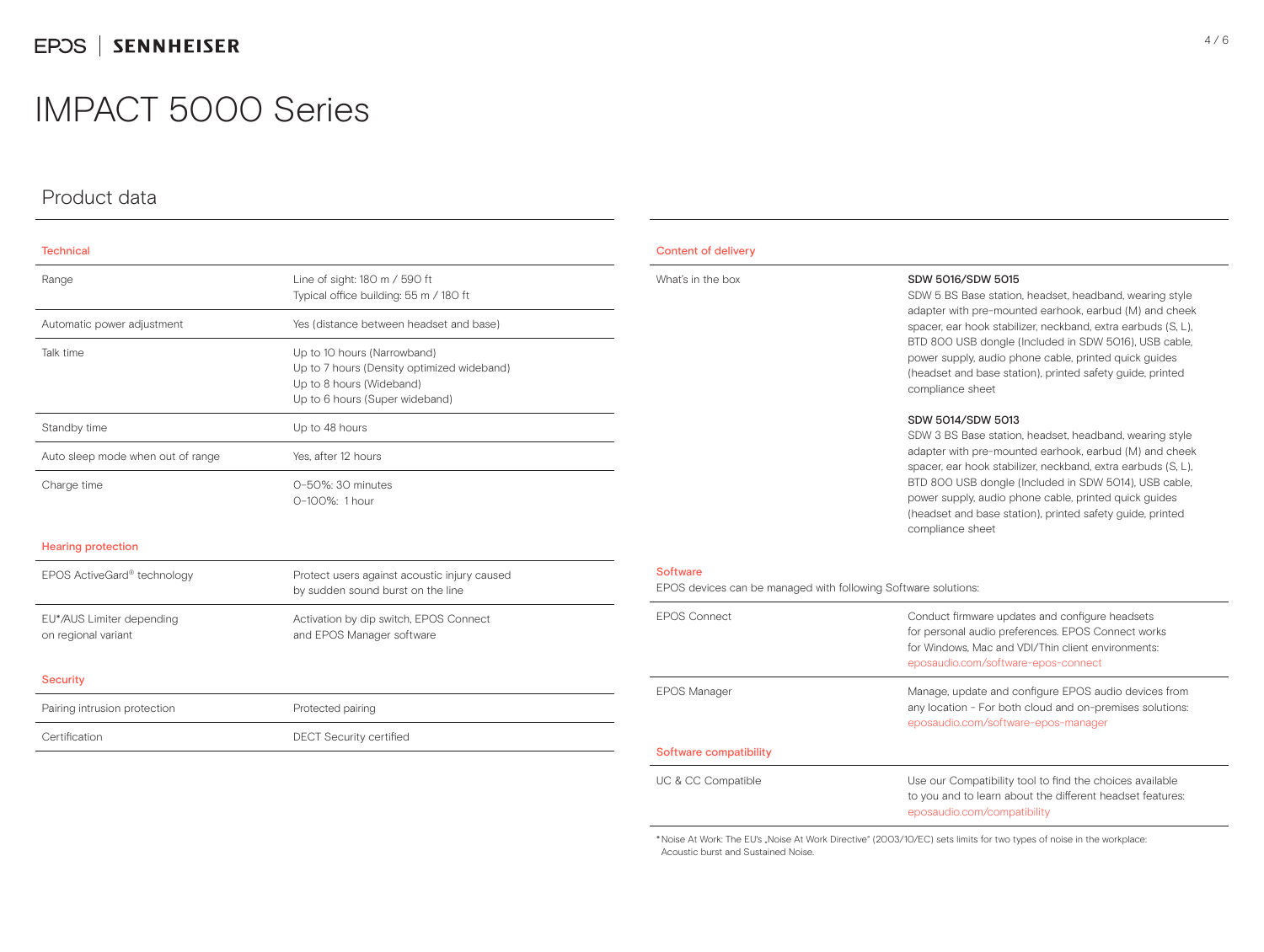## Additional benefits & features

### Maximum flexibility via one single base station

– works with all IMPACT 5000 headsets and connects to a EPOS Bluetooth® headset or a wired headset or speakerphone

### Perfect customized fit

with the FlexFit™ system, offering 3 wearing style solutions. Choose between headband, ear hook or neckband

### Undisturbed calls

with a busy light on the headset. A busy light for the desk is available as an accessory.

### Easy configuration and management

for IT managers with EPOS Manager

### Enhanced security

with protected pairing, 128-bit authentication and DECT Security certification to keep all conversations confidential

Long distance wireless range – up to 180 m/ 590 ft with line of sight

Hot desking

with fast, secure headset pairing

Easy to set up phone conferences of up to 4 IMPACT SDW 5000 headsets with the same base station

Full workday of talk time – up to 10 hours narrowband

Fast charging with 50 % battery in just 30 minutes

## Product overview

| Connects to                                    | Product                                   | Details                                                  | EAN / UPC code                                |
|------------------------------------------------|-------------------------------------------|----------------------------------------------------------|-----------------------------------------------|
| Desk phone,<br>PC/softphone.<br>Mobile devices | <b>SDW 5016 - EU</b><br>Art. no. 1000619  | Optimized for UC and Certified<br>for Skype for Business | EAN: 57 14708 00420 2<br>UPC: 8 40064 40420 4 |
|                                                | <b>SDW 5016 - UK</b><br>Art. no. 1000620  | Optimized for UC and Certified<br>for Skype for Business | EAN: 57 14708 00421 9<br>UPC: 8 40064 40421 1 |
|                                                | <b>SDW 5016 - US</b><br>Art. no. 1000621  | Optimized for UC and Certified<br>for Skype for Business | EAN: 57 14708 00422 6<br>UPC: 8 40064 40422 8 |
|                                                | <b>SDW 5016 - AUS</b><br>Art. no. 1000622 | Optimized for UC and Certified<br>for Skype for Business | EAN: 57 14708 00423 3<br>UPC: 8 40064 40423 5 |
| Desk phone,<br>PC/softphone                    | <b>SDW 5015 - EU</b><br>Art. no. 1000595  | Optimized for UC and Certified<br>for Skype for Business | EAN: 57 14708 00396 0<br>UPC: 8 40064 40396 2 |
|                                                | <b>SDW 5015 - UK</b><br>Art. no. 1000596  | Optimized for UC and Certified<br>for Skype for Business | EAN: 57 14708 00397 7<br>UPC: 8 40064 40397 9 |
|                                                | <b>SDW 5015 - US</b><br>Art. no. 1000597  | Optimized for UC and Certified<br>for Skype for Business | EAN: 57 14708 00398 4<br>UPC: 8 40064 40398 6 |
|                                                | <b>SDW 5015 - AUS</b><br>Art. no. 1000598 | Optimized for UC and Certified<br>for Skype for Business | EAN: 57 14708 00399 1<br>UPC: 8 40064 40399 3 |
|                                                | SDW 5015 - JP<br>Art. no. 1000647         | Optimized for UC and Certified<br>for Skype for Business | EAN: 57 14708 00448 6<br>UPC: 8 40064 40448 8 |
|                                                | <b>SDW 5015 - BR</b><br>Art. no. 1000954  | Optimized for UC and Certified<br>for Skype for Business | EAN: 57 14708 007562<br>UPC: 8 40064 40756 4  |
| PC/softphone,<br>Mobile devices                | <b>SDW 5014 - EU</b><br>Art. no. 1000607  | Optimized for UC and Certified<br>for Skype for Business | EAN: 57 14708 00408 0<br>UPC: 8 40064 40408 2 |
|                                                | <b>SDW 5014 - UK</b><br>Art. no. 1000608  | Optimized for UC and Certified<br>for Skype for Business | EAN: 57 14708 00409 7<br>UPC: 8 40064 40409 9 |
|                                                | <b>SDW 5014 - US</b><br>Art. no. 1000609  | Optimized for UC and Certified<br>for Skype for Business | EAN: 57 14708 00410 3<br>UPC: 8 40064 40410 5 |
|                                                | <b>SDW 5014 - AUS</b><br>Art. no. 1000610 | Optimized for UC and Certified<br>for Skype for Business | EAN: 57 14708 00411 0<br>UPC: 8 40064 40411 2 |
| PC/softphone                                   | <b>SDW 5013 - EU</b><br>Art. no. 1000583  | Optimized for UC and Certified<br>for Skype for Business | EAN: 57 14708 00384 7<br>UPC: 8 40064 40384 9 |
|                                                | <b>SDW 5013 - UK</b><br>Art. no. 1000584  | Optimized for UC and Certified<br>for Skype for Business | EAN: 57 14708 00385 4<br>UPC: 8 40064 40385 6 |
|                                                | <b>SDW 5013 - US</b><br>Art. no. 1000585  | Optimized for UC and Certified<br>for Skype for Business | EAN: 57 14708 00386 1<br>UPC: 8 40064 40386 3 |
|                                                | <b>SDW 5013 - AUS</b><br>Art. no. 1000586 | Optimized for UC and Certified<br>for Skype for Business | EAN: 57 14708 00387 8<br>UPC: 8 400644 0387 0 |